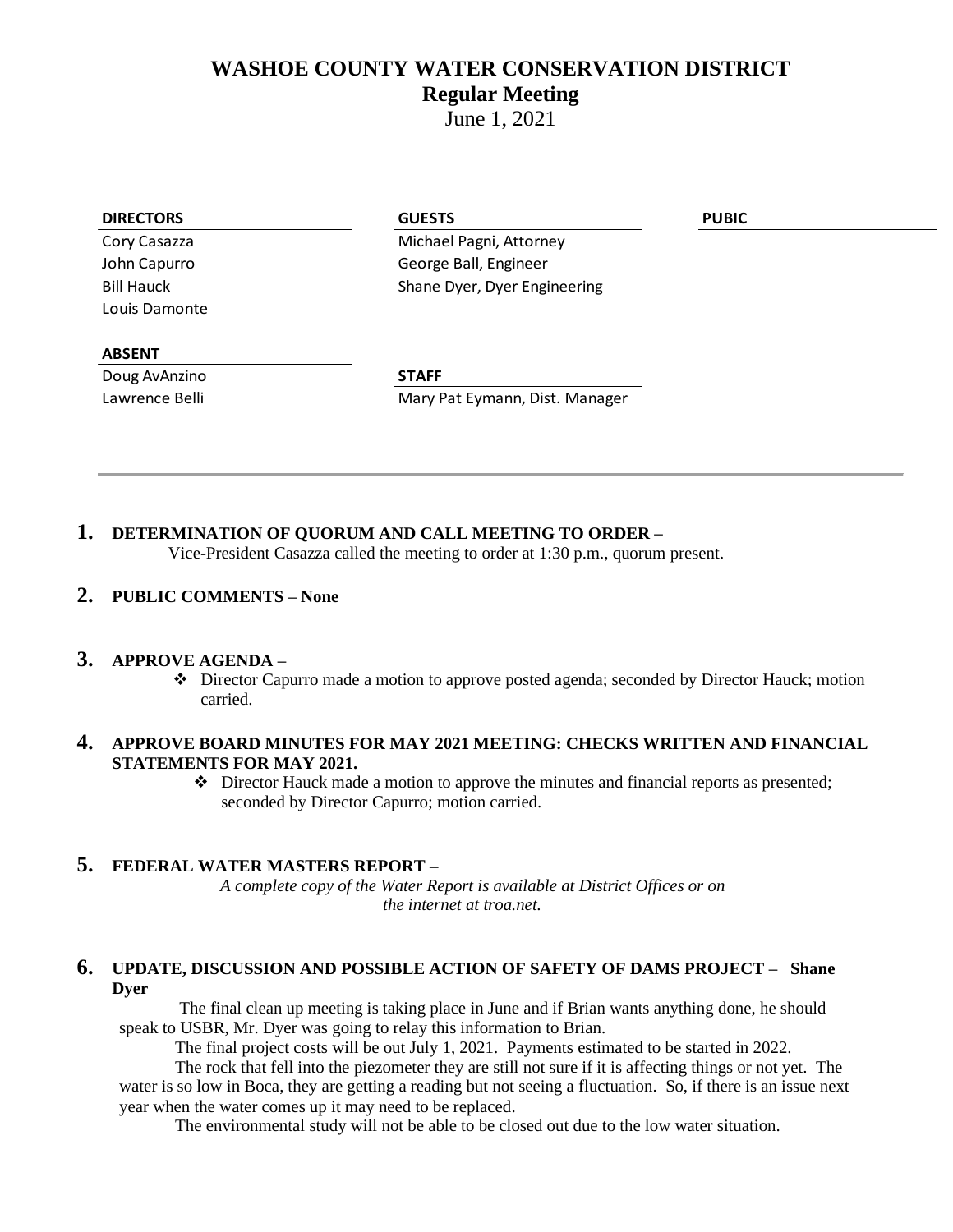# **7. DISCUSSION AND POSSIBLE ACTION AND DIRECTION TO STAFF ON FEDERAL ENERGY REGULATORY COMMISSION (FERC) PRELIMINARY PERMIT FOR A POWER PLANT AT BOCA DAM. – Shane Dyer**

Nothing new.

#### **8. UPDATE, DISCUSSION, AND DIRECTION TO STAFF ON VACANCYIN DISTRICT 4 BOARD POSITION AND SOLICITATION OF INTEREST FROM POTENTIAL CANIDATES – Michael Pagni**

There was no response from the solicitation of inquiry published in the RGJ.

Director Casazza advised that he has spoken to Kevin Quilici who would be interested in serving on the Board.

Staff was directed to contact Mr. Quilici and have him fill out the Declaration of Candidacy form, and he could come to the next meeting and possible be appointed at that time.

# **9. DISCUSSION AND POSSIBLE ACTION AND DIRECTION TO STAFF ON DISTRICT ENGINEERING CONSULTANT POSITION AND OPTIONS TO RENEW, MODIFY OR ELIMINATE POSITION. – Director Casazza**

The district currently has a District Engineer (George Ball) and a Consultant Engineer (Shane Dyer). Is there a need to have two engineers for this position now that the Safety of Dams project is completed?

Director Capurro felt that all contracts the district has should be reviewed.

Director Hauck felt that it does not make sense to have two engineers. It is important to have engineer and that we need to define the scope.

Shane Dyer advised that he was hired to do the Safety of Dams project and only is serving in an on-call capacity.

Mr. Pagni advised that the engineering position is a professional service, and this does not need to go to bid. Could go RFP, should define the scope and determine going forward what the district wants of the engineer.

Director Capurro thought that a document should be put together by staff and reviewed by Director's Hauck, Capurro, and Casazza and presented at the next meeting.

# **10. LEGAL COUNSEL REPORT – Michael Pagni**

The Legislature has ended for the year, there were non that affected irrigation districts.

Met with other TROA parties to discuss the reimbursement process. They had questions for the Water Master's spreadsheet on the formula for repayment. The Water Master will be adjusting the spreadsheet and get back to the parties. There will be a follow up meeting and the goal remains to get this completed by years end.

# **11. ENGINEER REPORT – George Ball –**

*See Engineer's Report is available at District Offices.*

# **12. DAMTENDER REPORT – Brian Casci (via email)**

- Alarm Company is completing the work at the valve and gate house.
- Currently working on mapping of the weed control project for this year.

# **13. PUBLIC COMMENTS – None**

# **14. BOARD COMMENTS AND REQUESTS FOR FUTURE AGENDA ITEMS**

#### **Board Comments –**

• Director Capurro – advised that the ditch writer for the Orr Ditch was injured while trying to remove pallets that were left by homeless camps.